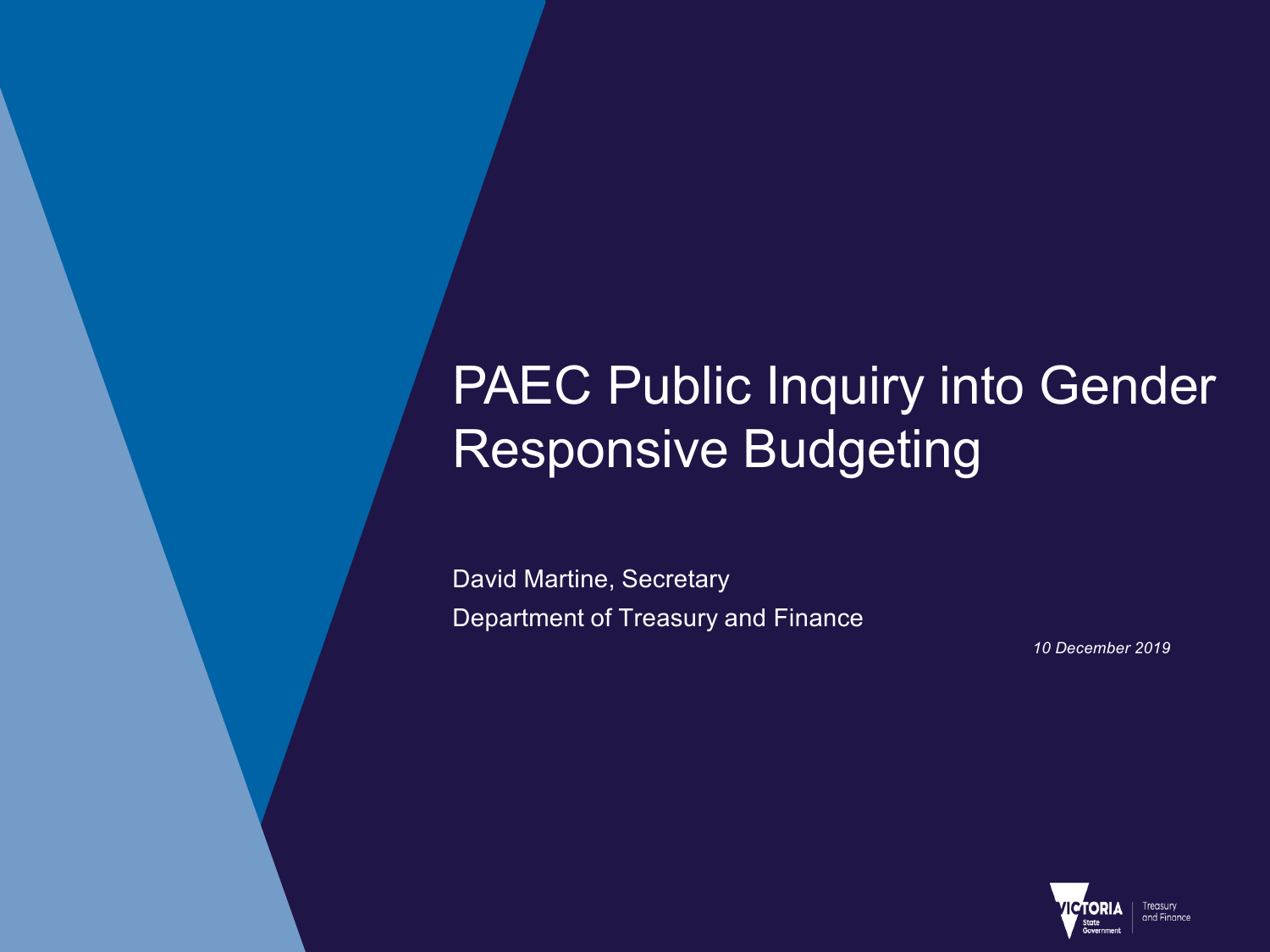

## DTF has three key roles in supporting Government policy and decision making:



Developing and implementing Whole of Government policy

Corporate role as a department and employer in the Victorian Public Service

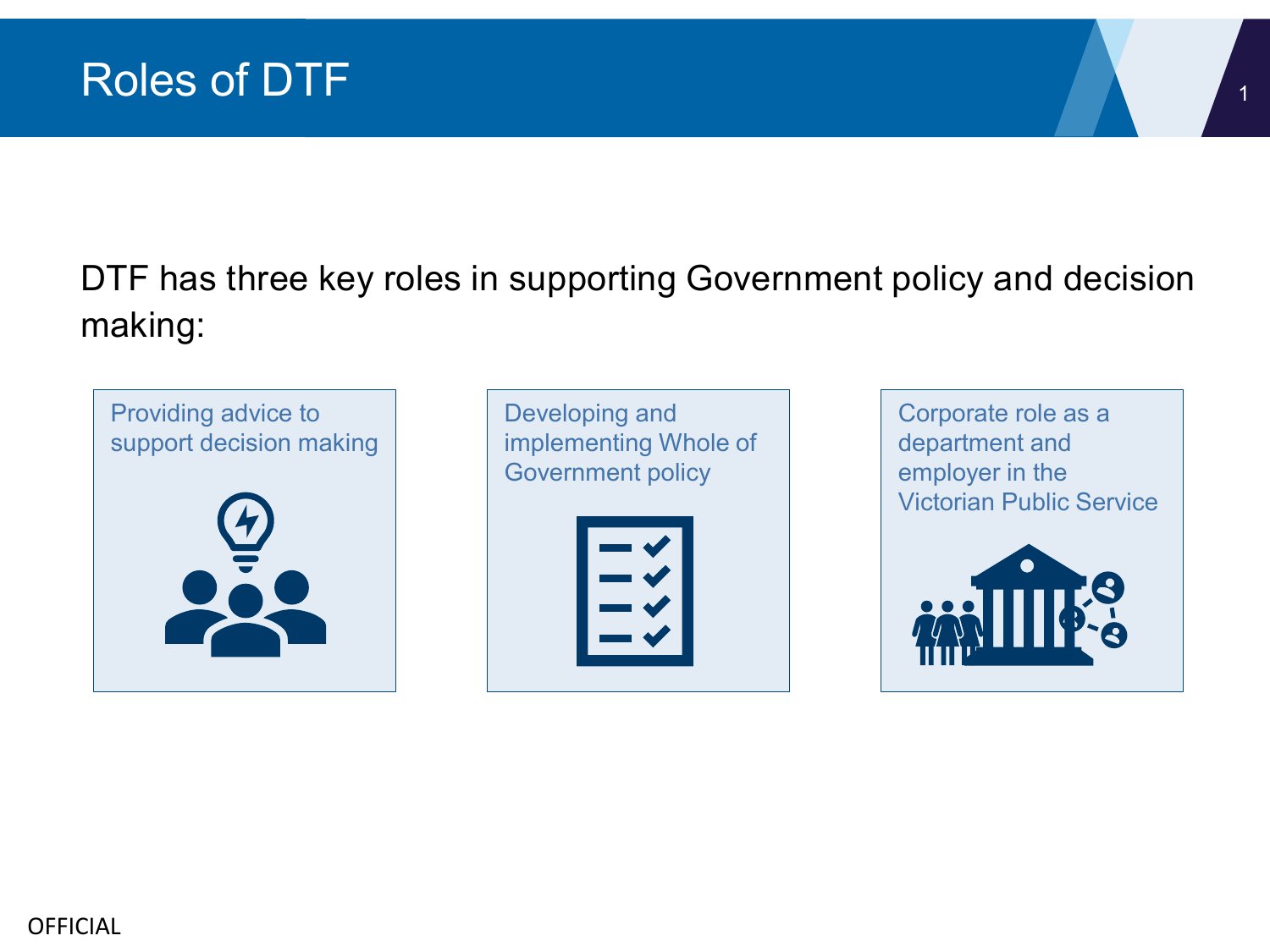



#### OFFICIAL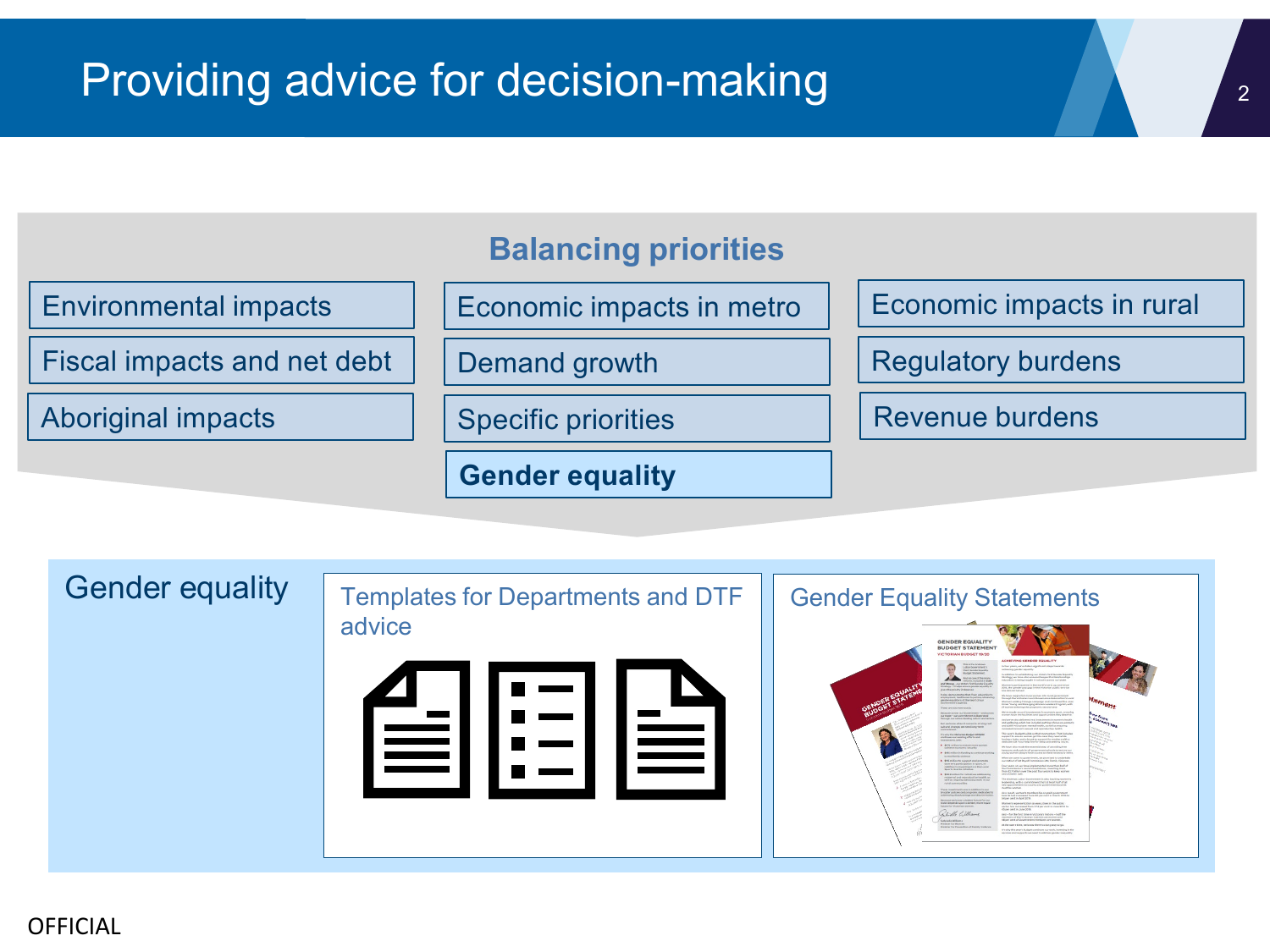DTF has a role in developing Whole of Victorian Government (WoVG) policies, and in assisting other entities in developing policy

### DTF-led policies

- Enterprise Bargaining Framework (with DPC)
- Social Procurement Framework
- Payroll tax exemptions

### Entity-led policies

- Model for valuing unpaid work and care (DHHS, DPC)
- Gender Impact Analysis framework (DHHS, OFW)
- Gender Equality Bill (DPC, OFW)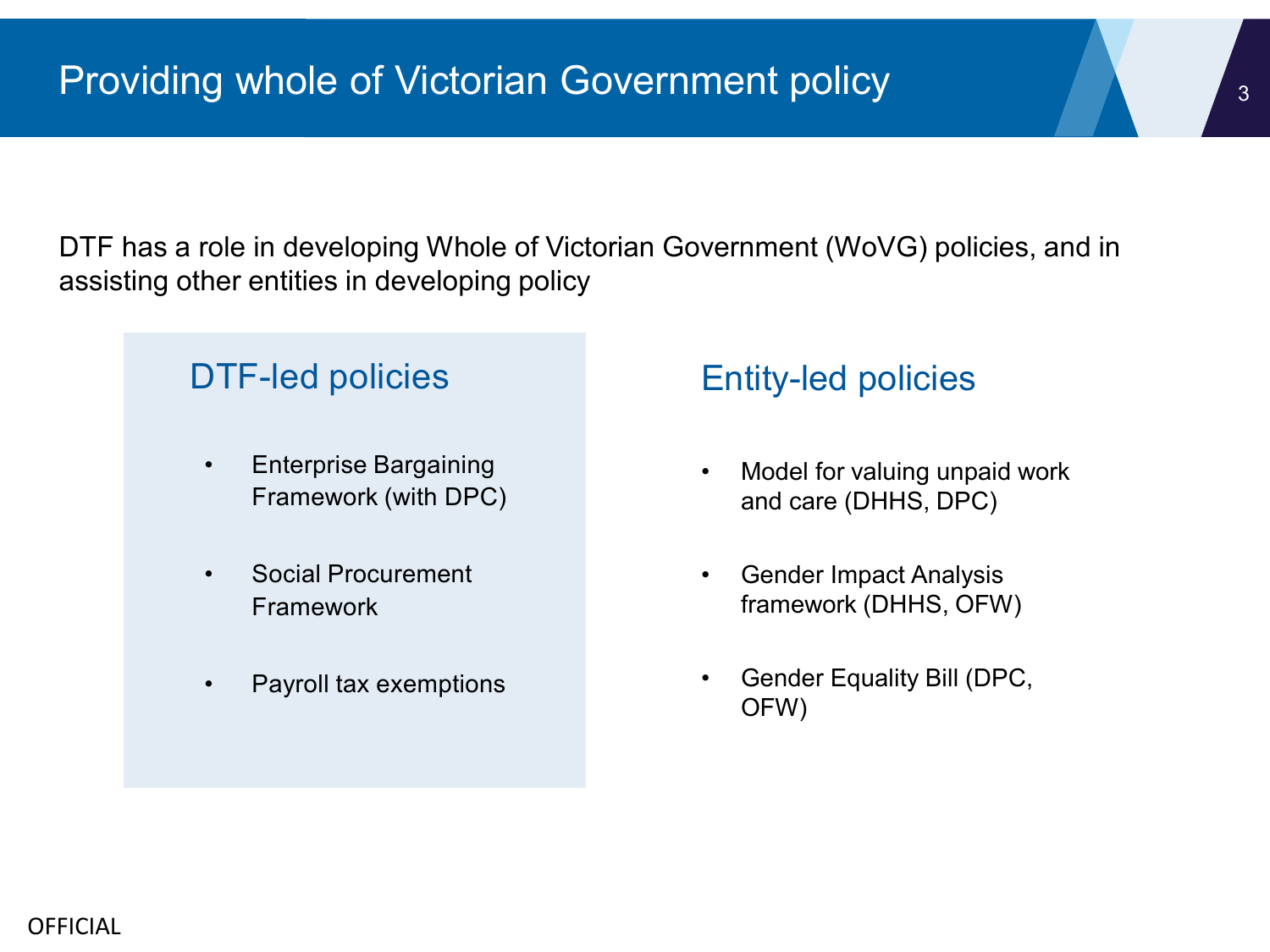

Increased female EO numbers from 36% to 46% over the past 3 years

Increased female proportion of graduate intake from 40% to 60% over past 3 years





Revised recruitment processes to build in gender focus and gender balance

Implemented recommendations of *Safe and Strong*





Executive level pay gap eliminated